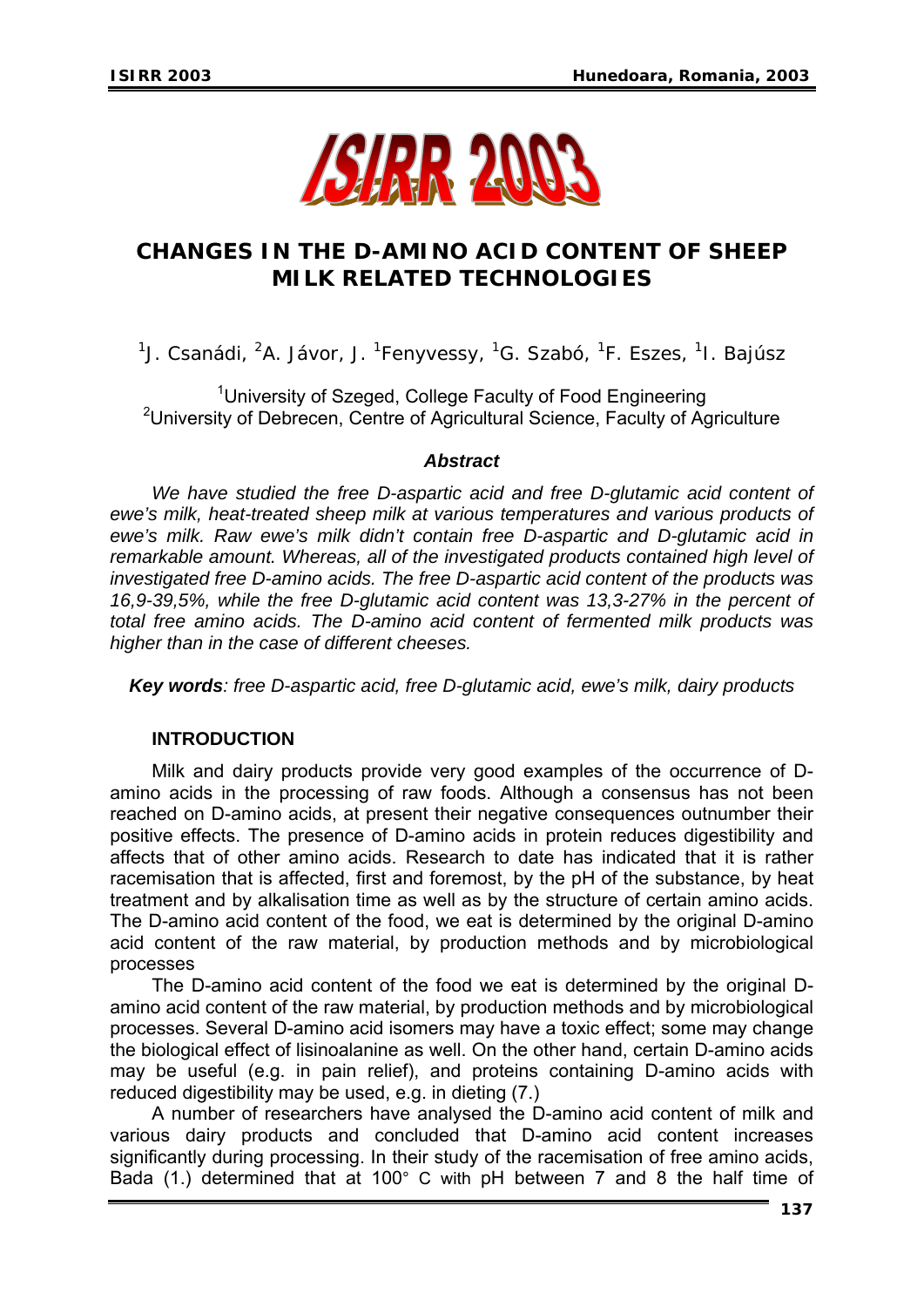racemisation (the period during which the D/L ratio reaches 0.33) for serine is 3 days; they also found that this figure is 30 days for aspartic acid, 120 days for alanine and 300 days for isoleucine.

Payan (12.) studied the changes brought about during milk treatment by measuring the concentration of D-aspartic acid. Raw milk contained the smallest amount of D-aspartic acid (1.48%). However, this amount increased in direct proportion to the number of treatments (acidophilus milk: 2.05%; low fat milk powder: 2.15%; kefir: 2.44%; evaporated milk: 2.49%; yoghurt: 3.12%; milk-based baby formula: 4.95%).

Gandolfi (9.) analysed the effects of heat treatment and bacteria on the content of free D-amino acid in milk and D-amino acid bonded in protein. They determined that the free D-amino acid content did not grow in raw milk under the effects of pasteurisation, ultra-high pasteurisation or sterilization. In contrast, they discovered that the free D-amino acid content of the raw milk samples grew significantly when stored at 4° C and thus recommended that the figure for D-alanine content should be used in checking potential bacterial contamination in milk.

Palla (11.) found the free D-aspartic acid content of milk powder to be between 4-5% and that of D-alanine to be between 8-12%. They measured the D-alanine content of yoghurt at 64-68%, D-aspartic acid at 20-32% and free D-glutamic acid at 53-56%. These values in aged cheese were between 20-45%, 8-35% and 5-22%, respectively. They measured the free D-phenylalanine content of aged cheese as being between 2-13% and even managed to demonstrate the presence of a minimal amount of D-leucine in the aged cheese. Based on their figures, they point out that it is not those foods that are subjected to long periods of heat treatment which contain large amounts of D-amino acids but rather those that undergo microbiological fermentation.

In their study of the free D-amino acids in milk, fermented milk, lactic cheese and quarg, they (2.) determined that a significant amount of D-amino acid occurs both in raw milk and in fermented dairy products.

Csapó et al. (4., 5., 6.) studied cow's milk from healthy and mastitic udders. They determined that during milking both samples from the initial streams of milk and those from the diseased udders contained large amounts of D-Asp, D-Glu, D-Ala and D-Ile. The amount and proportion of D-amino acids in the milk from the diseased udders grew in line with the mastitest degrees. These studies prove that the first streams during milking and the milk of cows suffering from subclinical mastitis play a significant role in the amount of D-amino acid in various types of market milk produced from cow's milk .

Csapó (7.) investigated the free D-amino acid content of cheeses made using various processes, it was determined that the following free D-amino acids occurred in the following concentrations on average in the various cheeses: D-Asp at 58 mol/100g (30.3%), D-Glu at 117 mol/100g (15.8%) and D-Ala at 276 mol/100g (37.2%). A larger D-amino acid content was measured in Cheddar cheese samples, which were made using species of Lactobacillus as well.

### **MATERIAL AND METHODS**

For our experiments the ewe's milk was heat-treated and the fermented product (yoghurt) was made at the experimental dairy of the College Faculty of Food Engineering at the University of Szeged. We heat-treated the raw ewe's milk at 60,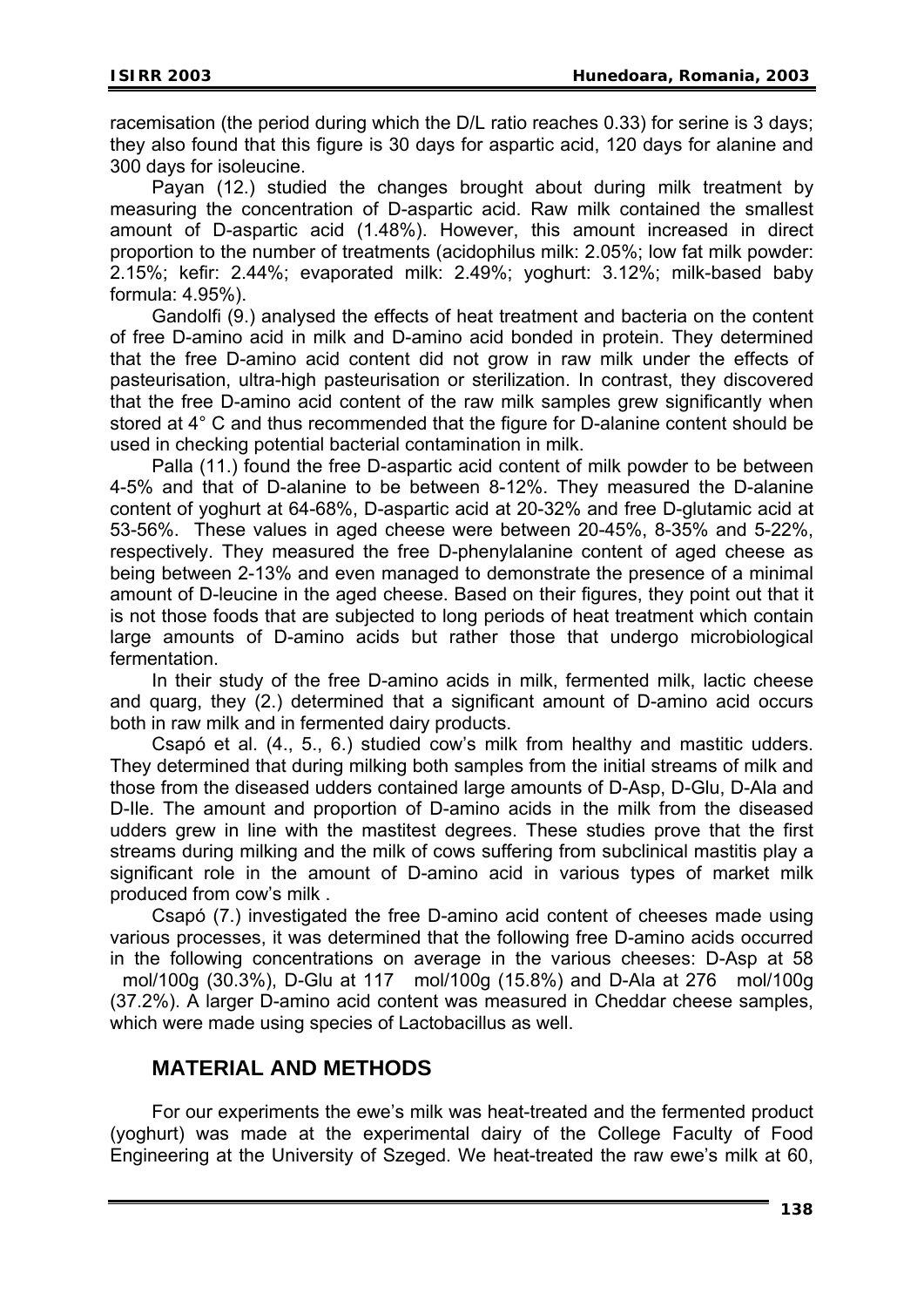70, 80, 90 and 120° C. The yoghurt was pasteurised at 75° C and homogenised; it was produced using a Lactobacillus bulgaricus-Streptococcus thermophilus culture.

The D-amino acid content of the freeze-dried samples was determined at the Institute of Chemistry of the Faculty of Veterinary Science at the University of Kaposvár by high performance liquid chromatography using fluorenyl-ethylchloroformate (3.) and by precolumn derivation using chiral reagents ophthalaldehide/tetra-O-2,3,4,6-tetra-O-acetyl-thio-β-D-glucopyranose (8.).

## **RESULTS AND DISCUSSION**

The ratio of D-aspartic acid and D-glutamic acid was higher in free amino acids, therefore we report only our results related free D-amino acids. The change in Damino acid content resulting from heat treatment is illustrated in figure 1. We determined that the amount of D-aspartic acid and D-glutamic acid increases in ewe's milk as a result of heat treatment.



*Fig. 1. The free D-aspartic acid and D-glutamic acid content of raw ewe's milk and ewe's milk heat-treated at various temperatures (all data for total D-Asp and D-Glu in* %)

However, the heat sensitivities of the two amino acids appear to diverge. Free aspartic acid shows nearly the same D-amino acid content growth at 60 and 70° C whereas the D-amino acid content clearly grew as of 80° C. The free D-glutamic acid content growth, however, was unambiguous and continuous at each successive temperature. In the case of both amino acids, the highest free D-amino acid content resulted from the highest temperature. The divergent heat sensitivities are supported, however, by the fact that in raw milk the existing 3.3% difference in favour of Daspartic acid decreased to 2.5% after heat treatment at 120° C, 10 min.

Based on the data, we can state that heat treatment alone does not bring about a major change in the D-aspartic acid and D-glutamic acid content of ewe's milk compared to the total given amino acid content (max.: 7.8% D-aspartic acid; 5.3% D-glutamic acid). The effect of investigated heat treatments compared to raw milk is demonstrated in Table 1.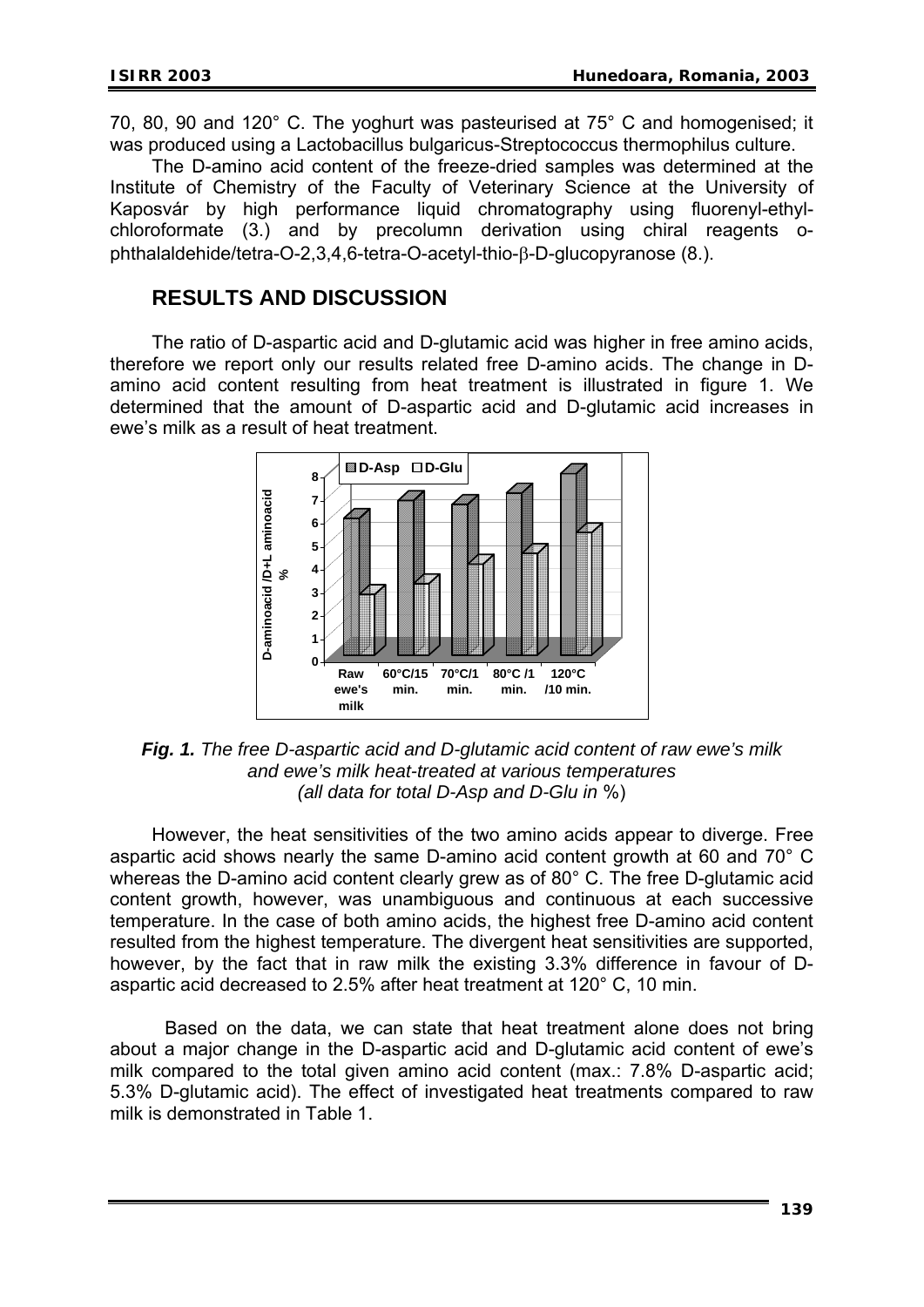| icsulting from various fical treatments (value of law cwe's fillin—TOO70) |                         |                        |                        |                                 |  |  |  |
|---------------------------------------------------------------------------|-------------------------|------------------------|------------------------|---------------------------------|--|--|--|
|                                                                           | <b>Heat treatment</b>   |                        |                        |                                 |  |  |  |
| Amino acid                                                                | $60^\circ$ C<br>15 min. | $70^\circ$ C<br>1 min. | $80^\circ$ C<br>1 min. | $120^\circ$ C<br><b>10 min.</b> |  |  |  |
| D-aspartic acid                                                           | 113.0 %                 | 110.2 %                | 119.0 %                | 132.6 %                         |  |  |  |
| D-glutamic acid                                                           | 117.8 %                 | 149.9 %                | 167.5 %                | 201.9%                          |  |  |  |

*Table 1. The growth rate (%) of free D-Aspartic acid and Glutamic acid content resulting from various heat treatments (Value of raw ewe's milk=100%)* 

Heat treatment at 60° C for 15 minutes brought about roughly the same change for the two amino acids, but glutamic acid growth was comparatively greater at 70° C. Heat treatment at 120° C (sterilization) effected a 32% increase in D-aspartic acid content while D-glutamic acid content grew by almost 102% (roughly double). Based on the findings of heat treatments at 70 and 80° C, we can state that a temperature increase of 1° C results in an appr. 0.9% increase in D-aspartic acid content and an appr. 1.7% increase in D-glutamic acid content. For glutamic acid, the speed with which D-enantiomers occurred caused by the same degree of temperature increase was double that of aspartic acid.

The data in the table (1.), therefore, prove that when subjected to heat treatment under the same conditions glutamic acid exhibits a greater tendency for racemisation. In this case the D-enantiomer occurs more rapidly and in larger amounts than in the case of aspartic acid. The higher D-aspartic acid content of raw milk suggests, however, that the microflora prevailing in the udder and/or grown in the milk during cold storage have a greater effect on aspartic acid.

Figure 2 demonstrates the findings of our analyses of D-amino acid content in traditionally aged ewe cheese, fused cheese (Kashkaval), cream white cheese made by ultrafiltration and the fermented product (yoghurt).



*Figure 2. The free D-aspartic acid and D-glutamic acid content of raw ewe's milk and certain dairy products (all data for total free D-Asp and D-Glu in %)* 

We can state that all these products contain a significantly higher proportion of D-enantiomers than raw ewe's milk. Our findings therefore reinforce conclusions in the literature according to which fermentation with cultures greatly increases the Damino acid content in dairy products. Values and ratio of D-aspartic acid and Dglutamic acid is represented in Table 2.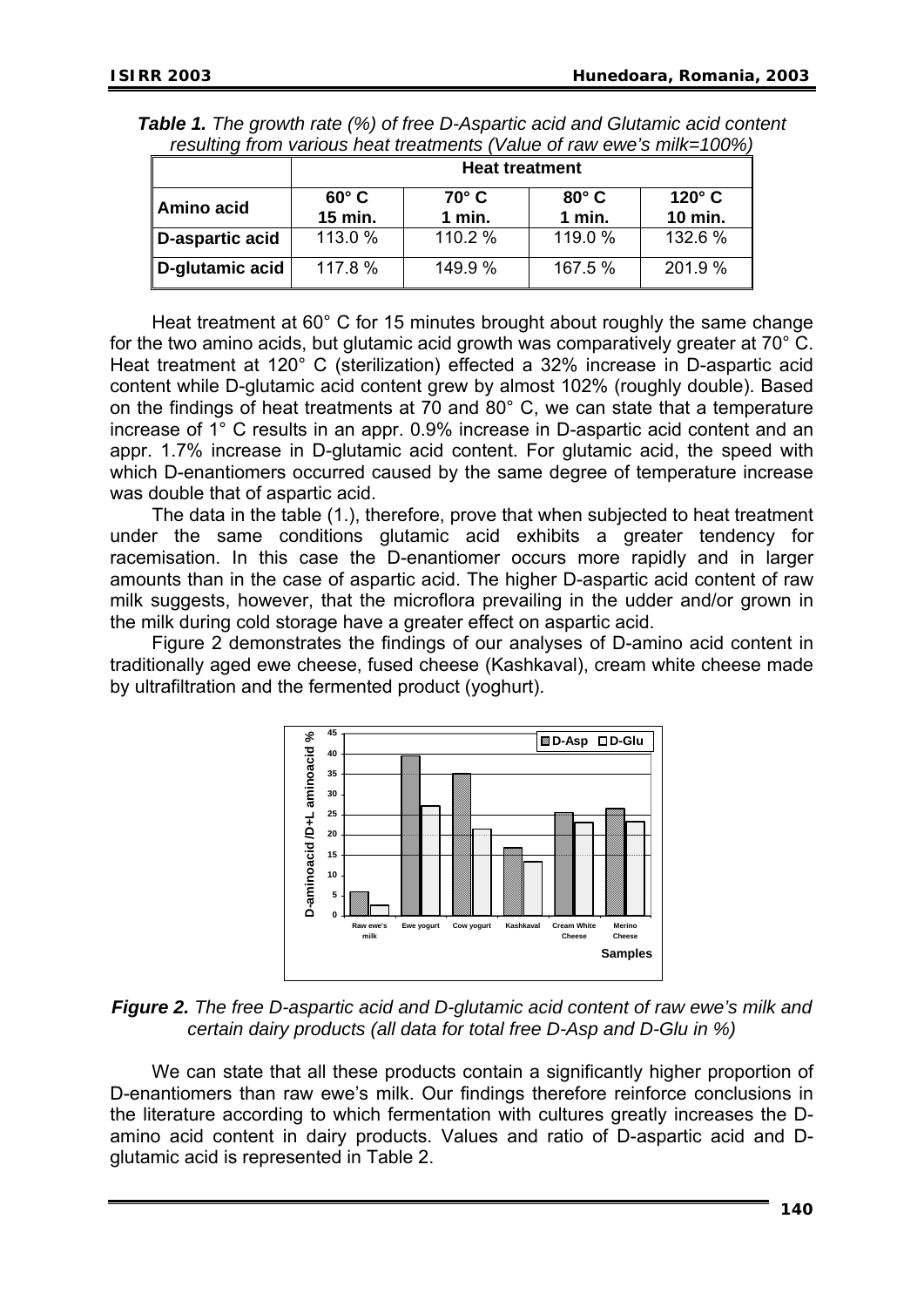| <b>Samples</b>            | D-Asp/D-Glu |  |  |
|---------------------------|-------------|--|--|
| Raw sheep milk            | 2.26        |  |  |
| Yoghurt from sheep milk   | 1.46        |  |  |
| Yoghurt (from cow's milk) | 1.64        |  |  |
| Kashkaval                 | 1.26        |  |  |
| <b>Cream white cheese</b> | 1 1 1       |  |  |
| <b>Merino cheese</b>      | 1.14        |  |  |

| <b>Table 2.</b> The ratio of free D-aspartic acid and free D-glutamic acid in raw ewe's milk |                                    |  |
|----------------------------------------------------------------------------------------------|------------------------------------|--|
|                                                                                              | and certain products of ewe's milk |  |

Of the two amino acids, a higher D-aspartic acid content and a lower D-glutamic acid content was found in all the dairy products. D-amino acid content was roughly the same for traditionally aged cheese (merino) and acid rennet cream white cheese. The lower values for Kashkaval cheese may have resulted from the heat effect of soaking in warm brine as well as the lower water activity of the cheese.

The yoghurts contained significantly more D-amino acid than the cheeses. This may be a result of the higher CFU value and the more intensive bacterial activity. Interestingly, the yoghurts representing a pH value of appr. 4.4 exhibited a significantly higher D-Asp/D-Glu ratio than the cheeses (at 1.11-1.26). This ratio is 1.46 for ewe yoghurt and 1.64 for yoghurt made from cow's milk. Also of interest is the fact that the D-Asp/D-Glu ratio is greater for yoghurt made from cow's milk than for ewe yoghurt. However, as the two products were not made under identical conditions we can offer no explanation for this at present.

At the same time, ewe yoghurt has a significantly higher D-amino acid content, which can be explained in part by the fact that the total number of microbes is a great deal higher in ewe's bulk milk than in cow's milk. It may also be concluded that the highest D-Asp/D-Glu ratio is brought about by the natural, or common, micro flora in raw ewe's milk, whereas this value for one of the products made from ewe's milk does not even approach 1.5. In other words, the few cultures commonly used to make dairy products from ewe's milk bring about a D-Asp/D-Glu ratio of between 1.1 and 1.5.

### **CONCLUSION**

Many have studied the presence of D-amino acids in cow's milk and the products of cow's milk. However, we have found no research concerning ewe's milk. We have therefore studied the D-amino acid content of ewe's milk, ewe's milk heattreated at various temperatures and various products of ewe's milk. According to our findings, raw ewe's milk does not have a high D-aspartic acid (5.92%) and Dglutamic acid (2.62%) content.

Heat treatment brings about no meaningful change in the D-amino acid content of ewe's milk. In the case of the strongest heat treatment D-aspartic acid content increased to 7,85 % and the D—glutamic acid content increased to 5,30 %. In the case of the common pasteurisation of milk we can state that a temperature increase of 1° C results in an appr. 0.9% increase in D-aspartic acid content and an appr. 1.7% increase in D-glutamic acid content.

However, a significant change was detected in the D-amino acid content of every product investigated. The products contained 16.8-39.5% D-aspartic acid and 13.3-27.0% D-glutamic acid. We measured the highest D-amino acid content in those products were made by lactic acid fermentation (yoghurts).